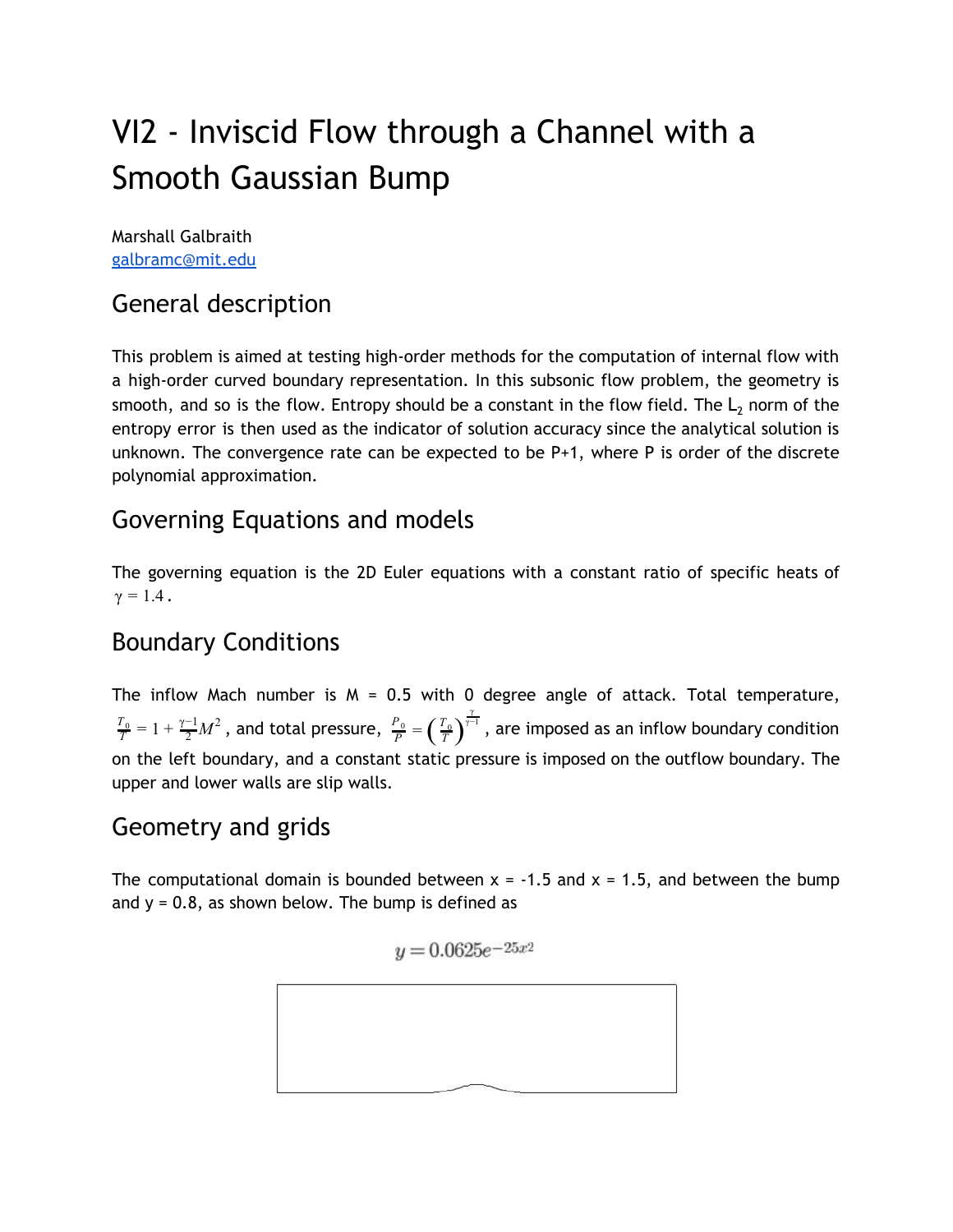The set of structured quad or triangle grids are generated by the python scripts provided on the web site. The type of meshes, the interpolation order and the number of refinements are specified through options specified at the end of the Smoothbump.py script.

#### Mandatory campaign

The main objective is to demonstrate grid convergence of drag on a sequence of successively refined meshes. The provided structured meshes must be used for all calculations, but additional computations on unstructured meshes can be provided as well. A Python script to generate the meshes if the provided to participants to generate the meshes in their prefered file format if needed.

1. Start the simulation from a uniform free stream with M = 0.5 everywhere, and monitor the  $L<sub>2</sub>$  norm of the density residual. Compute the work units required to achieve a steady state. Use the following non-dimensional entropy error as the accuracy indicator

$$
Err_{L2(\Omega)}\!=\!\sqrt{\frac{\int_{\Omega}\!\!\left(\frac{p}{p_{\infty}}\!\!\cdot\!\!\left(\frac{\rho_{\infty}}{\rho}\right)^{\!\!\gamma}\!-\!1\right)^{\!2}\!dV}{V}}
$$

- 2. Perform this exercise for at least three different meshes and with different orders of accuracy to assess the performance of high-order schemes of various accuracy.
- 3. Plot the  $L_2$  entropy error vs. work units to evaluate efficiency, and  $L_2$  entropy error vs. length scale h to assess the numerical order of accuracy.
- 4. The raw data should be provided in three columns,  $h = 1/\sqrt{nDOFs}$ , Error, and work units. The data should be separated by different p values. An example format is provided below: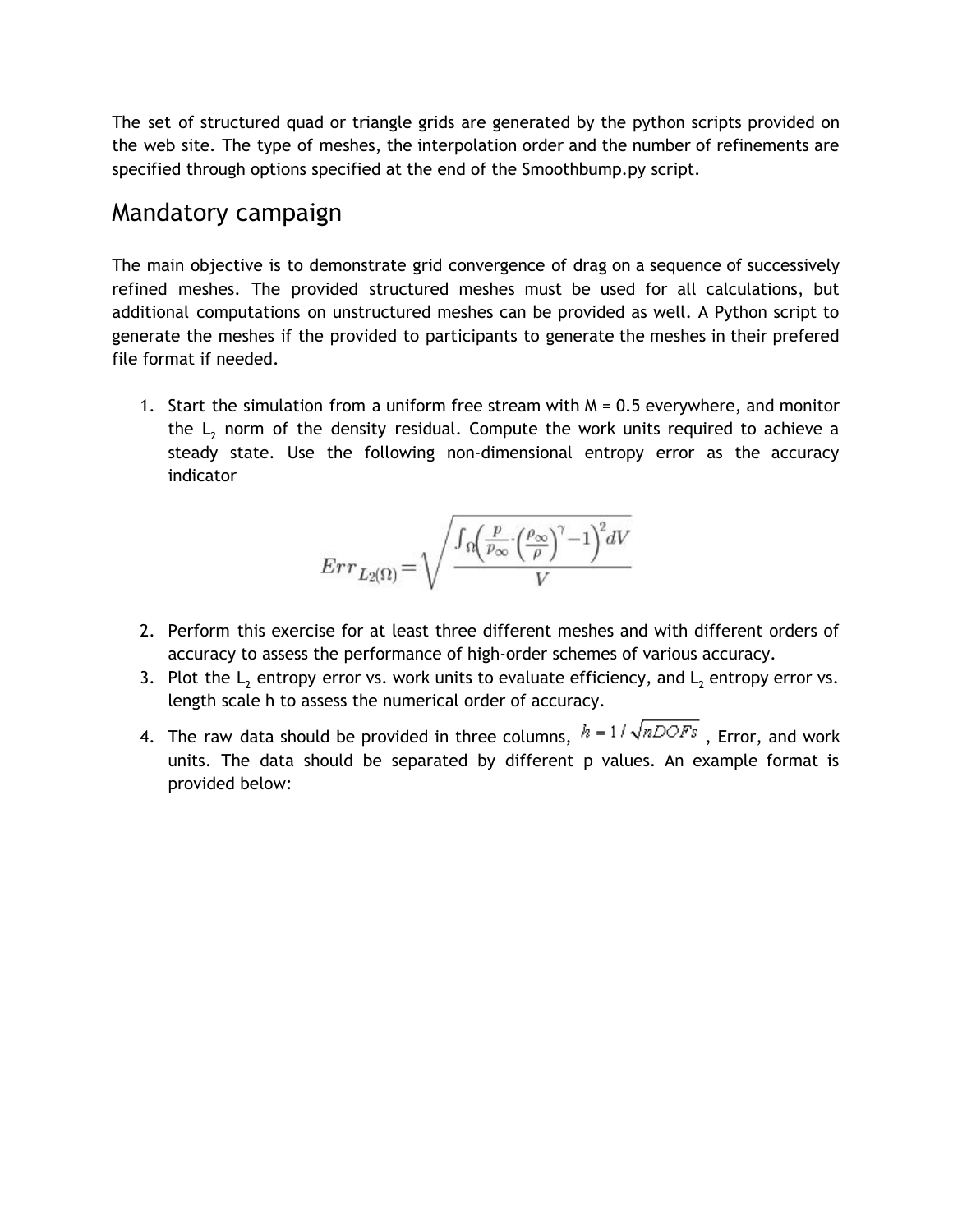| $P = 0$        |                      |                       |
|----------------|----------------------|-----------------------|
| $1$ /sqrt(DOF) | <b>Entropy Error</b> | Work Units (optional) |
| XXX            | <b>XXX</b>           | <b>XXX</b>            |
| XXX            | <b>XXX</b>           | <b>XXX</b>            |
| $P = 1$        |                      |                       |
| $1$ /sqrt(DOF) | <b>Entropy Error</b> | Work Units (optional) |
| XXX            | <b>XXX</b>           | <b>XXX</b>            |
| XXX            | XXX                  | <b>XXX</b>            |

## Presentation Guideline

Participants verification slide should include a plot of the order of accuracy that includes the reference slope lines as illustrated in the figure below. These slope lines provide a consistent reference across all presentations. The data for the slopes are given below, and provided in a tecplot format on the website.



Example order of accuracy plot that includes reference slope lines